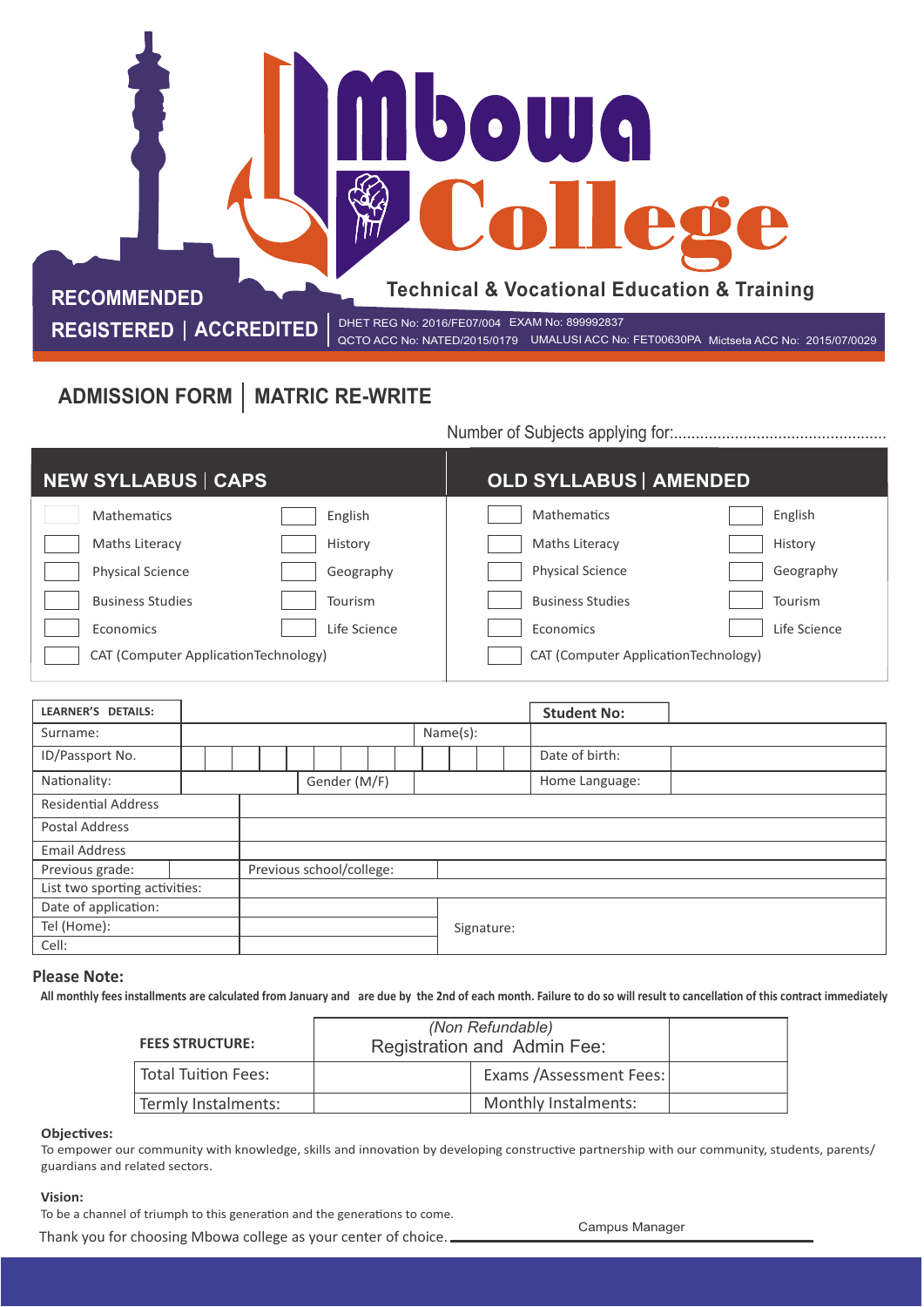# FEES PAYMENT FORM

### Party Responsible:

Parent Guardian Self Sponsored Others:...........................

| Title                      | Surname    |                 | Name(s): |  |       |  |  |  |  |
|----------------------------|------------|-----------------|----------|--|-------|--|--|--|--|
| Gender (M/F)               |            | ID/Passport No. |          |  |       |  |  |  |  |
| Nationality:               | Tel(Home). |                 |          |  | Cell: |  |  |  |  |
| <b>Residential Address</b> |            |                 |          |  |       |  |  |  |  |
| <b>Postal Address</b>      |            |                 |          |  |       |  |  |  |  |
| <b>Email Address</b>       |            |                 |          |  |       |  |  |  |  |

## **Declaration by Parent or Guardian Form**

| I the undersigned, |  |
|--------------------|--|
|                    |  |

## **Do hereby declare as follows:**

- That the above information is correct and affirm that I will abide by the rules and regulations set by the College as clearly mentioned in the College prospectus & school diary.
- To abide by decision (s) taken by the College authorities against my child for, insubordination, political involvement, unruly behaviour or any other misbehaviour towards any staff or towards fellow learners.
- That in case of any accident or illness, the College authorities may take the child to hospital/nursing home for medical attention depending on the child's condition.
- ه ا That I will not hold the College, its staff members or any person acting on its behalf responsible for injuries or death of my child occasioning from events that are accidental in nature.
- That I will not hold the College or any of its staff or Management responsible should my child break bounds and abscond from the college and fall into any danger as a result.
- That the documents submitted with this application form as mentioned in the checklist are authentic originals or true copies of such documents.
- That as a parent/Guardian I undertake to make annual financial contributions during the parents' General meeting at the College as clearly spelt out in the School Education Act 6, 1995.
- That I hereby state and declare that should I or my child fail to comply with any of the above conditions fully or partially or 10 furnished false documents or incorrect information, the College has the right to strike off the name of my child from the college rolls and that will be considered a withdrawal of my child from school by me.
- That I choose and accept English as a medium of instruction for my child.
- That I understand and undertake that I am fully & legally liable for all fees and other charges payable to the College.

#### **Ideminity**

also hereby undertake to indemnify, hold blameless and absolve Mbowa College, its management, staff members and any person instructed to act on its behalf against and from all or any claims whatsoever that may arise from or in connection with any loss or damage to the property or injury arising from such activities, in knowledge that the person(s) concerned nevertheless took all reasonable precautions to ensure the safety and welfare of the students.

Date: --------------------------- (Signature of Parent/Guardian)-------------------------------------------------------

#### **Please Note:**

All monthly fees installments are due by the 2nd of each month. All fees payments should be paid in the Mbowa college bank account only. Proof should be presented to the college accounts department.

#### **BANKING DETAILS**

| Bank:         | <b>Standard Bank</b>              |
|---------------|-----------------------------------|
| Account Name: | Mbowa College                     |
| Account No.   | 001538195                         |
| Branch Code:  | 2305                              |
| Reference:    | <b>Student Number &amp; Names</b> |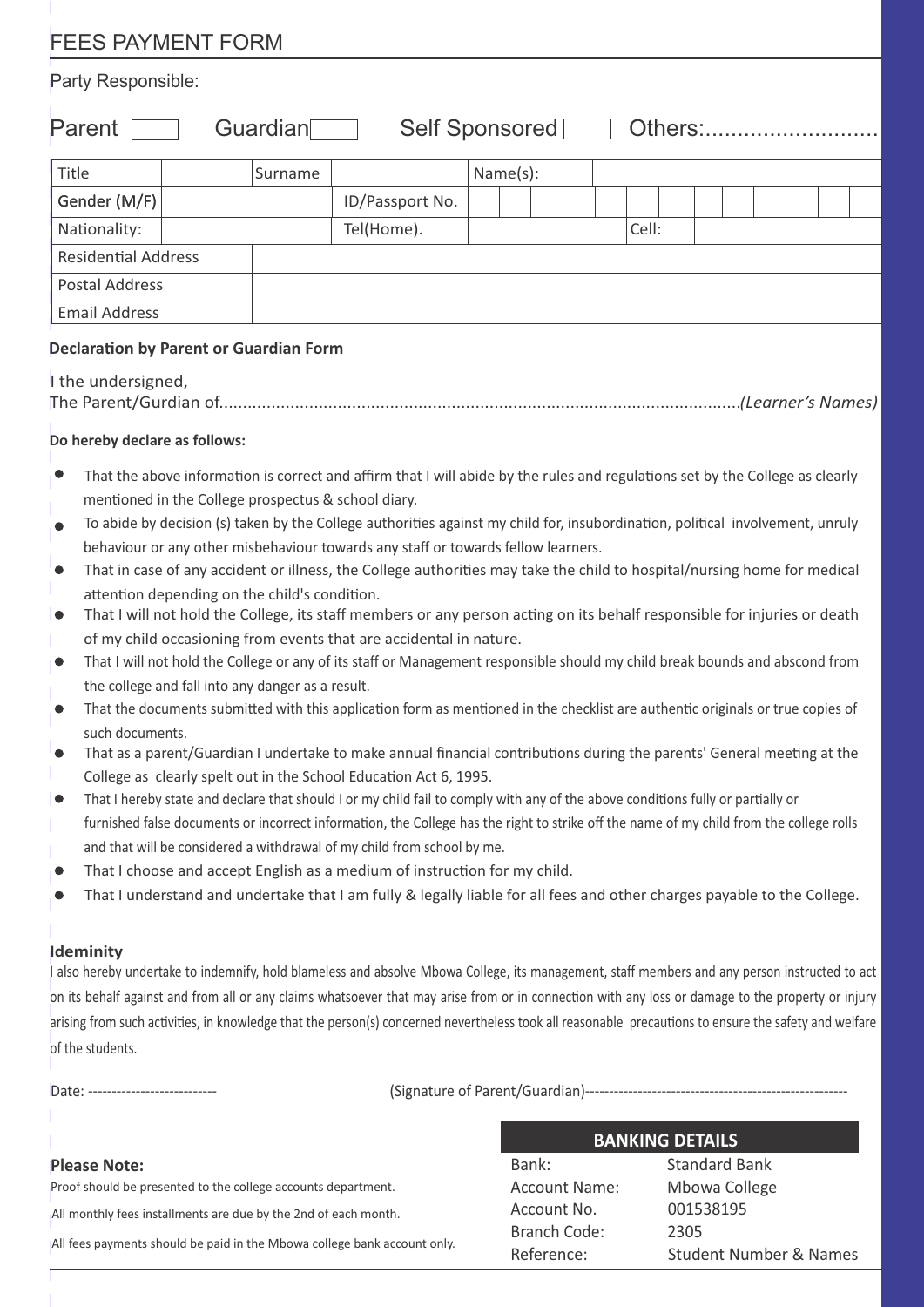# FINANCIAL CONTRACT:

1

 $\top$  $\overline{1}$ 

| $\bullet$                                              |                                                                                                                                                |                                                                                                                                                                                                                                                                                                                                                                                                                                                                                                                                                                                                                                                                                                                                                                                                                                                                                                                                                                               |
|--------------------------------------------------------|------------------------------------------------------------------------------------------------------------------------------------------------|-------------------------------------------------------------------------------------------------------------------------------------------------------------------------------------------------------------------------------------------------------------------------------------------------------------------------------------------------------------------------------------------------------------------------------------------------------------------------------------------------------------------------------------------------------------------------------------------------------------------------------------------------------------------------------------------------------------------------------------------------------------------------------------------------------------------------------------------------------------------------------------------------------------------------------------------------------------------------------|
|                                                        |                                                                                                                                                |                                                                                                                                                                                                                                                                                                                                                                                                                                                                                                                                                                                                                                                                                                                                                                                                                                                                                                                                                                               |
| $\bullet$                                              |                                                                                                                                                |                                                                                                                                                                                                                                                                                                                                                                                                                                                                                                                                                                                                                                                                                                                                                                                                                                                                                                                                                                               |
|                                                        |                                                                                                                                                |                                                                                                                                                                                                                                                                                                                                                                                                                                                                                                                                                                                                                                                                                                                                                                                                                                                                                                                                                                               |
|                                                        |                                                                                                                                                | Should my child be admitted at Mbowa College, I undertake to pay all my child's school fees as levied by the College as follows;                                                                                                                                                                                                                                                                                                                                                                                                                                                                                                                                                                                                                                                                                                                                                                                                                                              |
|                                                        | Please tick to indicate how you intend to pay the school fees                                                                                  |                                                                                                                                                                                                                                                                                                                                                                                                                                                                                                                                                                                                                                                                                                                                                                                                                                                                                                                                                                               |
|                                                        | Annually (in advance on registration)                                                                                                          | Termly (payable on or before the 2nd of the first month of each term/semester)                                                                                                                                                                                                                                                                                                                                                                                                                                                                                                                                                                                                                                                                                                                                                                                                                                                                                                |
|                                                        |                                                                                                                                                | Monthly instalments (payable on or before the second of each month)                                                                                                                                                                                                                                                                                                                                                                                                                                                                                                                                                                                                                                                                                                                                                                                                                                                                                                           |
|                                                        |                                                                                                                                                | I undertake liability to pay the full term/1month fees upfront if my child leaves without giving prior notice in writing to the school.                                                                                                                                                                                                                                                                                                                                                                                                                                                                                                                                                                                                                                                                                                                                                                                                                                       |
|                                                        | entire outstanding amount with the penalty and with immediate effect.                                                                          | I accept that should I default on payment of any instalment(s) to Mbowa College as they become due, I shall be liable to pay the                                                                                                                                                                                                                                                                                                                                                                                                                                                                                                                                                                                                                                                                                                                                                                                                                                              |
|                                                        |                                                                                                                                                | Should I default in paying any amount of fees due to Mbowa College, I shall be liable not only for the outstanding<br>amount but also for the costs incurred if any in trying to recover such amount as between the attorney & the College.                                                                                                                                                                                                                                                                                                                                                                                                                                                                                                                                                                                                                                                                                                                                   |
| $\bullet$                                              | Please note.                                                                                                                                   |                                                                                                                                                                                                                                                                                                                                                                                                                                                                                                                                                                                                                                                                                                                                                                                                                                                                                                                                                                               |
|                                                        |                                                                                                                                                | Unless payments are made by the 2nd of each month, tuition maybe suspended until such payments are brought up to date.<br>The Grace period for fees payment shall be only seven (7) days after the second (2nd) of each month, after which a penalty of                                                                                                                                                                                                                                                                                                                                                                                                                                                                                                                                                                                                                                                                                                                       |
| $\bullet$                                              | R20.00 shall be charged for each day that passes until all outstanding payments are made.                                                      |                                                                                                                                                                                                                                                                                                                                                                                                                                                                                                                                                                                                                                                                                                                                                                                                                                                                                                                                                                               |
| $\bullet$                                              |                                                                                                                                                | Failure to attend classes for whatever reason shall not entitle any student to a fees reduction or other college charges.                                                                                                                                                                                                                                                                                                                                                                                                                                                                                                                                                                                                                                                                                                                                                                                                                                                     |
|                                                        | reflecting on the fees statement and penalty of R 25% shall be charged for such collections.                                                   | Failure to use/indicate the learner's correct reference details (student No. & surname) when paying fees, will result to such payments not                                                                                                                                                                                                                                                                                                                                                                                                                                                                                                                                                                                                                                                                                                                                                                                                                                    |
|                                                        | All monthly fees instalments are calculated from January and are due by the 2nd of each month.                                                 |                                                                                                                                                                                                                                                                                                                                                                                                                                                                                                                                                                                                                                                                                                                                                                                                                                                                                                                                                                               |
|                                                        |                                                                                                                                                | This means either party do not wish to continue the engagement; it is important that contents are read & understood carefully.                                                                                                                                                                                                                                                                                                                                                                                                                                                                                                                                                                                                                                                                                                                                                                                                                                                |
|                                                        |                                                                                                                                                | Mbowa College shall be free from all legal and or other claims that may arise as a result of any activities,                                                                                                                                                                                                                                                                                                                                                                                                                                                                                                                                                                                                                                                                                                                                                                                                                                                                  |
|                                                        | misinformation, misunderstood or not informed.<br>but a learner shall be required to stop attending or participating in any school activities. |                                                                                                                                                                                                                                                                                                                                                                                                                                                                                                                                                                                                                                                                                                                                                                                                                                                                                                                                                                               |
|                                                        | in writing a letter addressed to the Principal.                                                                                                |                                                                                                                                                                                                                                                                                                                                                                                                                                                                                                                                                                                                                                                                                                                                                                                                                                                                                                                                                                               |
|                                                        | shall be required. Failure to give such notice shall not exempt a learner from paying fees.                                                    |                                                                                                                                                                                                                                                                                                                                                                                                                                                                                                                                                                                                                                                                                                                                                                                                                                                                                                                                                                               |
|                                                        |                                                                                                                                                | at the time of the intended cancellation, the College shall not approve any request of cancellation if there is any outstanding fees.                                                                                                                                                                                                                                                                                                                                                                                                                                                                                                                                                                                                                                                                                                                                                                                                                                         |
|                                                        | <b>REFUNDS:</b>                                                                                                                                |                                                                                                                                                                                                                                                                                                                                                                                                                                                                                                                                                                                                                                                                                                                                                                                                                                                                                                                                                                               |
|                                                        |                                                                                                                                                | principal's office within three (3) working days after such payments, beyond that; no refund whatsoever.                                                                                                                                                                                                                                                                                                                                                                                                                                                                                                                                                                                                                                                                                                                                                                                                                                                                      |
|                                                        |                                                                                                                                                | If a request for a refund has been approved by the college, such payments may be done only after seven (7) working days.                                                                                                                                                                                                                                                                                                                                                                                                                                                                                                                                                                                                                                                                                                                                                                                                                                                      |
|                                                        |                                                                                                                                                | Refunds shall be made only to the parent/guardian or sponsor who completed and signed the financial contract with proof.                                                                                                                                                                                                                                                                                                                                                                                                                                                                                                                                                                                                                                                                                                                                                                                                                                                      |
|                                                        |                                                                                                                                                | abide by such agreement and its terms and conditions.                                                                                                                                                                                                                                                                                                                                                                                                                                                                                                                                                                                                                                                                                                                                                                                                                                                                                                                         |
| lo<br>$\bullet$<br>$\bullet$<br>$\bullet$<br>$\bullet$ |                                                                                                                                                | The College reserves the right to de-register a learner on any grounds that it deems fit following deliberations, learner/parent shall<br>be informed of such a decision, unless the circumstances are such that it becomes costly or impossible to make such communication,<br>Any learner who upon being successfully admitted later decides to cancel his/her admission, must put such request and reasons<br>For full timers, a term's notice shall be required before a learner leaves and for part timers, a one month notice and payment<br>A learner intending to cancel his/her admission to Mbowa College must prove that he/she has no outstanding fees or other charges as<br>Refunds for whatever payments made to the college shall be done only if a written notice of such a request is submitted to the<br>I have read and clearly understood the above financial agreement and the terms that come with it and hereby agree and bind myself to<br>Signature |